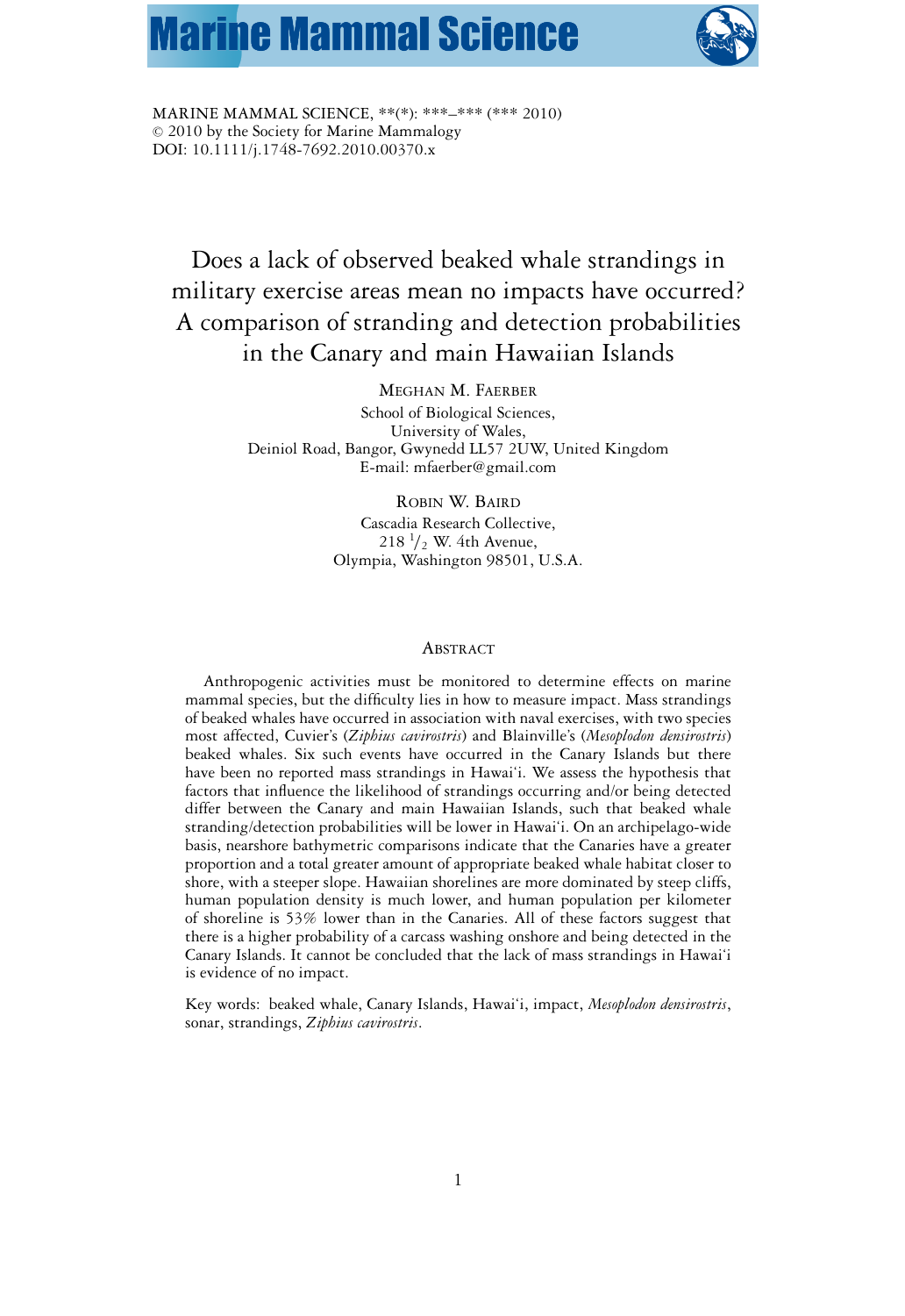Beaked whales can be found in all of the world's oceans and are still one of the least studied families of odontocetes, in spite of recent advances in the knowledge of their acoustic ecology and behavior (Johnson *et al.* 2004, Madsen *et al.* 2005, Aguilar de Soto 2006, Baird *et al.* 2006, 2008, Tyack *et al.* 2006, McSweeney *et al.* 2007). A number of recent mass strandings of beaked whales have occurred in close temporal and spatial proximity to naval exercises with associated sonar linked as the likely cause of such events (Simmonds and Lopez-Jurado 1991, Frantzis 1998, Balcomb and Claridge 2001, Evans and England 2001, Jepson et al. 2003, Fernández et al. 2005, Hildebrand 2005, Cox *et al.* 2006). Two species are most affected, Cuvier's (*Ziphius cavirostris*) and Blainville's (*Mesoplodon densirostris*) beaked whales, with strandings in association with military exercises reported for Greece (in 1996), the Bahamas (in 2000), Madeira (in 2000), and the Canary Islands (in 1985, 1988, 1989, 1991, 2002, and 2004) (Vonk and Martín 1989, Frantzis 1998, 2004, Balcomb and Claridge 2001, Freitas 2004, Martín *et al.* 2004, Cox *et al.* 2006, D'Spain *et al.* 2006, International Whaling Commission 2006). While the mechanisms causing the strandings are unclear, mid-frequency sonar associated with the exercises is thought to result in behavioral changes that lead to a suite of physiological impacts ( Jepson *et al.* 2003, Fernández et al. 2005, Aguilar de Soto 2006, Cox et al. 2006, Tyack et al. 2006, Hooker *et al.* 2009).

With the exception of Greece, all other locations were oceanic islands. Whether this is a result of more preferred beaked whale habitat surrounding islands than any other type of location, naval military preference for training near oceanic islands, or a combination of these and potentially other factors, remains unknown. Additionally, conditions for mass strandings may be optimized when the sound source travels through deep channels, between islands, or deep canyons such as those near the incident in Greece (Hildebrand 2005).

Within the last 22 yr, there have been 11 mass stranding events involving beaked whales in the Canary Islands; 6 are known to have directly coincided with naval sonar use or with naval maneuvers operating in the area, while there is no information on naval activities for the other events (Simmonds and Lopez-Jurado 1991, Martín *et al.* 2004, Cox *et al.* 2006, Mart´ın and Tejedor 2009). From 1980 through 2006 there were 87 beaked whale stranding events documented in the Canary Islands representing 119 individuals (Martín and Tejedor 2009). There are resident beaked whale populations that can be found year-round very near to the coast around the Canary Islands (Aguilar de Soto 2006, Arranz*et al.* 2008). In recent years management policies have been introduced by the Spanish Ministry of Defense in an attempt to lower the impact of naval exercises on beaked whales. Use of naval sonar in the Canary Islands is permitted no less than 92 km off the coast of the Canary Islands (Aguilar de Soto and Martín 2007). However, naval exercises that have occurred more than 185 km offshore have still resulted in the stranding of beaked whales in the Canary Islands (Aguilar de Soto and Mart´ın 2007). The Hawaiian Islands experience regular naval exercises (Anonymous 2006) and contain resident beaked whale populations (McSweeney *et al.* 2007, Schorr *et al.* 2009). Only nine beaked whale strandings have been documented in the Hawaiian Islands through 2007 (Maldini *et al.* 2005, D. Schofield<sup>2</sup>), and no mass strandings have been reported. Based on this stranding record, the US Navy has stated that it is "extremely unlikely that any significant behavioral response will result from the interaction of beaked whales and the use of

<sup>&</sup>lt;sup>2</sup>Personal communication from David Schofield, NOAA National Marine Fisheries Service, 1601 Kapiolani Boulevard, Suite 1110, Honolulu, HI 96814, 5 May 2007.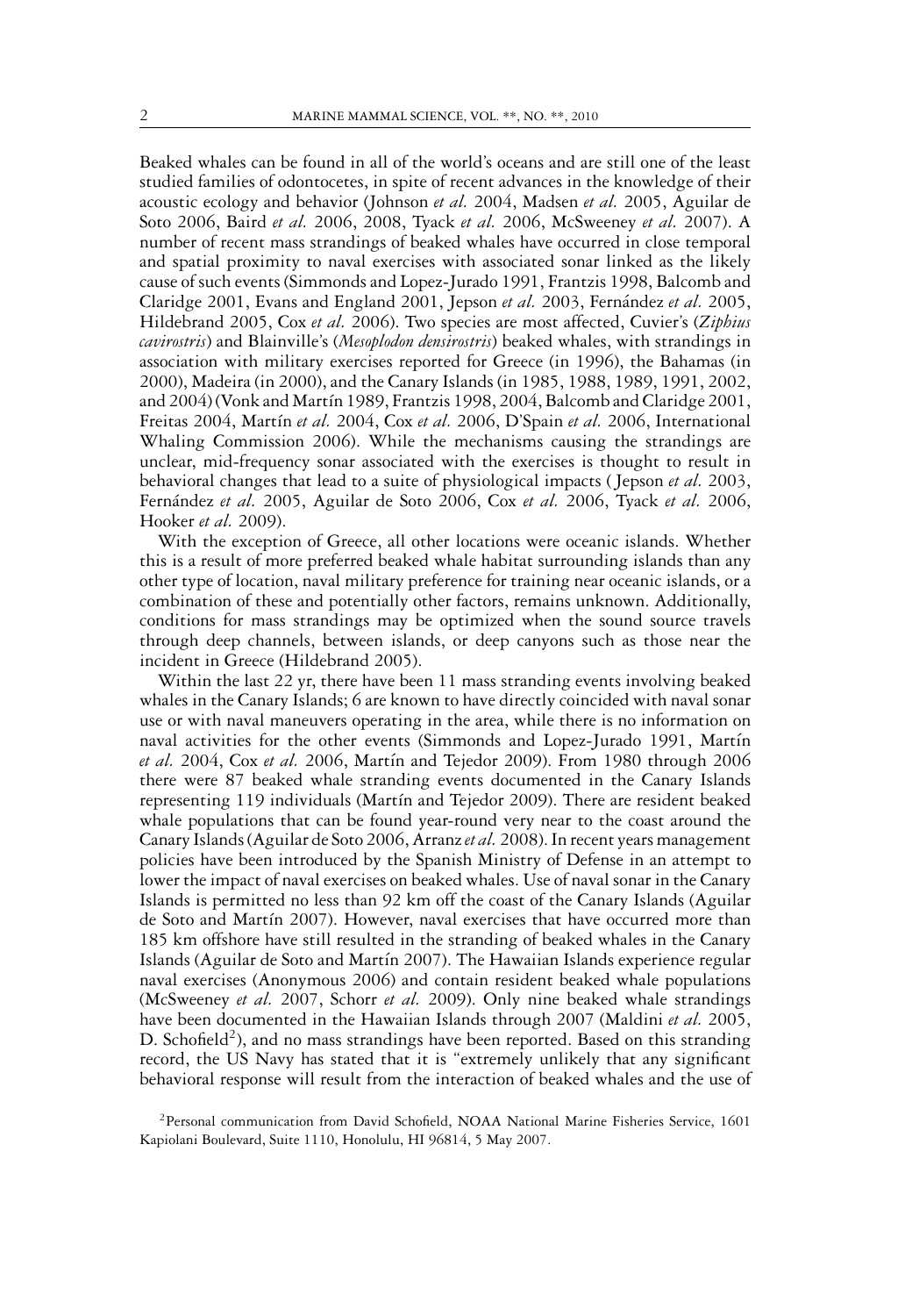sonar" (Anonymous 2006). However, the absence of evidence (of an impact) is not evidence of absence.

Here we examine a number of variables that could influence the probability of a dead or disorientated beaked whale from reaching the shoreline, such as distance from the coast to typical beaked whale "habitat," occurrence of fringing reefs, large scavenging sharks, sea surface temperature, and currents. In addition, we examined factors affecting the probability of detection once onshore, including shoreline slope and density of human population, in both Hawai'i and the Canary Islands. Information about frequency, distribution, and intensity of naval activity in either area is classified. However, both areas are known to host large scale naval exercises involving mid-frequency active sonar use (Anonymous 2006, Cox *et al.* 2006, Navy 2006).

# **METHODS**

Ocean bathymetry data and coastal land data were obtained from different sources and available at different resolutions. Bathymetry data for the main Hawaiian Islands was obtained with a resolution of 3 arcseconds (approximately 93 m) through the National Geophysical Data Center (Divins and Metzger 2006). The Canary Islands bathymetry data were acquired from the General Bathymetric Chart of the Oceans Digital Atlas system (GEBCO 2003) at a resolution of 1 arcminute (approximately 1.86 km). Information for coastal slope analyses was extracted from digital elevation models (DEM) for both areas. The main Hawaiian Islands DEM's were at a resolution of 10 m and acquired from the Coastal Geology Group at University of Hawai'i (School of Ocean and Earth Science and Technology 2006). The Canary Islands information was obtained from an online digital mapping service (MapMart 2006), at a resolution of 90 m. Land area information, length of coastline, and human population numbers for the Hawaiian Islands were taken from The State of Hawai'i Data Book (Hawaii 2005). Comparable information for the Canary Islands was obtained from The National Statistics Institute of Spain (Instituto Nacional de Estadística 2006). Sea surface temperature (SST), sea surface salinity (SSS), surface seawater density, current speed and direction, and wind speed and direction were obtained from various sources (Fofonoff and Millard 1983, Barton *et al.* 1998, 2001, Zhou et al. 2000, Navarro-Pérez and Barton 2001, World Ocean Atlas 2005, Ocean Atlas of Hawai'i 2006, Windfinder 2009).

ArcView GIS 3.3 software was used to analyze various bathymetric and topographic comparisons between the Hawaiian and Canary Islands. Bathymetric data were analyzed at intervals of 1 km extending out from the shoreline of each island to a total distance of 10 km, and then one interval from 10 km to 20 km. From these intervals a mean depth was used to produce mean depth profile graphs for each island and as a collective island chain. Within the main Hawaiian Island chain, four of the islands are in close proximity to one another and separated by shallow (<200 m depth) channels: Moloka'i, Maui, Lana'i, and Kaho'olawe. Distances among these islands range from 11 to 15 km and collectively they make up what is known as "Maui Nui." Due to close proximity and multiple overlaps of depth intervals, overlapping intervals were merged to avoid counting a value more than once. For the entire island chain mean depth profiles, these islands were grouped as one. Depth and slope in the channels between the other islands were recorded associated with the closest island, so that each area was counted only once.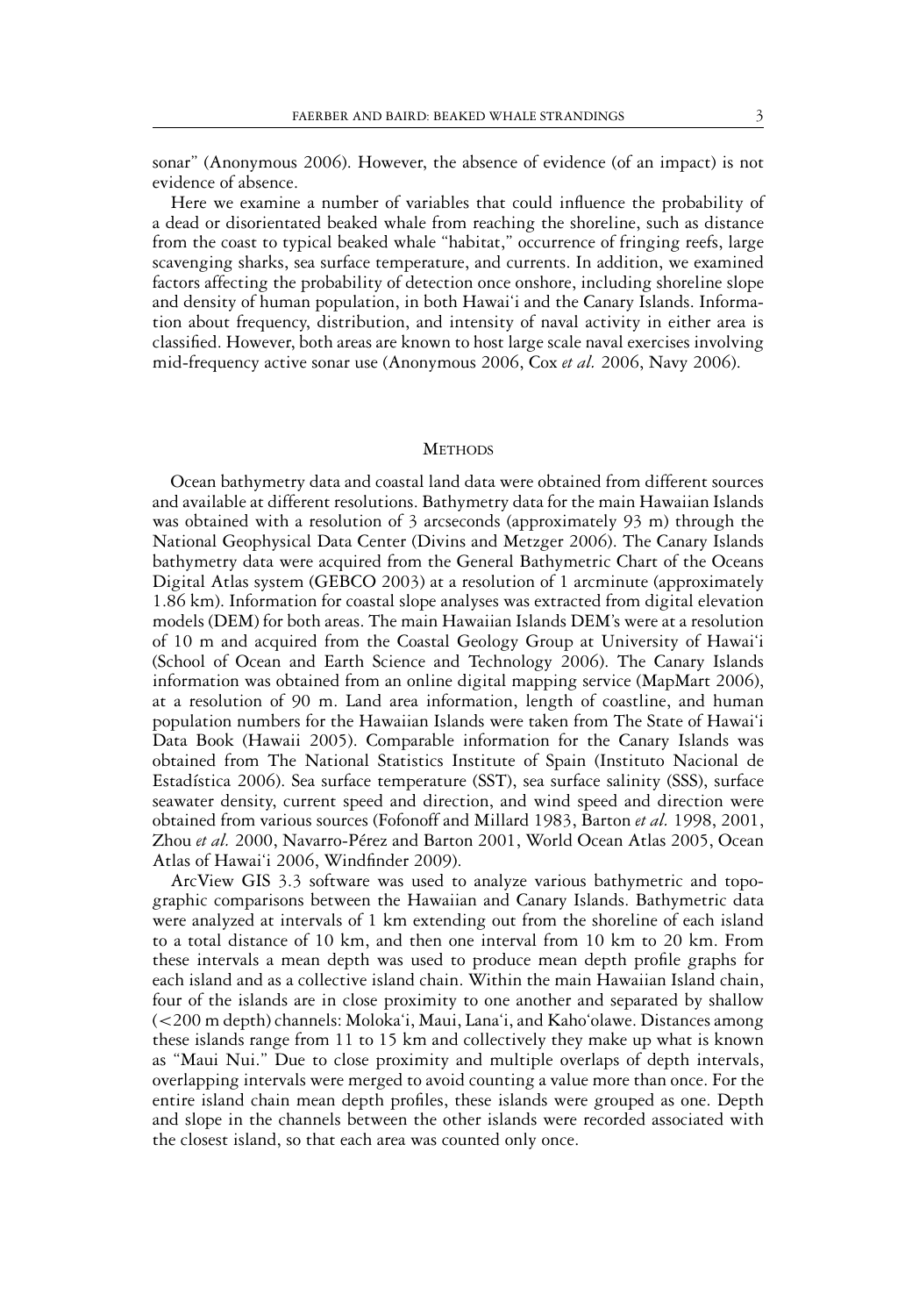Percent area of suitable habitat for beaked whales surrounding each island at various distances from shore was calculated, for intervals of 0–3 km, 0–6 km, 0– 10 km, and from 10 to 20 km from shore. Suitable habitat for beaked whales is defined here as a depth of  $>650$  m. This minimum depth for suitability was chosen because it is the within 20 m of the shallowest depth reported for a beaked whale sighting in Hawai'i (Baird *et al.* 2006), despite substantial survey effort at shallower depths. For interval distances of 0–10 km and 10–20 km, the same island grouping of Maui Nui was used to prevent overlapping intervals and potentially over calculating certain depth ranges when used for an overall island chain total.

Due to similar circumstances as in the Hawaiian Islands, two of the Canary Islands, Fuerteventura and Lanzarote, were merged and calculated as one value amongst the other islands for a general Canary Islands mean depth profile. Beaked whales are reported in shallower water in the Canary Islands (Ritter and Brederlau 1999, Arranz *et al.* 2008), and sighting depths for beaked whales can vary among islands for both archipelagos. However, we used depths of >650 m to calculate the proportion of suitable beaked whale habitat for both areas, to allow direct comparisons. The implications of this to our conclusions are discussed later.

Topographic maps obtained for each individual main Hawaiian Island were loaded into ArcView GIS 3.3 as a DEM file to determine coastline slope from the shore inland. The Spatial Analyst extension was used to derive slope and data were re-classed into nine categories of 10◦ increments. Slope increments were grouped further, with a higher slope category indicating an increased difficulty of accessing the coast. Accessibility is defined here as the ease at which the shoreline can be reached in a particular area as a factor of the coastline slope in that area. Slope measurements of  $0-20^\circ$  were classified as easy accessibility,  $20-50^\circ$  slopes were classified as moderate accessibility, and 50–90◦ slopes were classified as difficult accessibility. An interval extending from the shore inland to a distance of 100 m was measured. Within this interval, percent area of slope categories was extracted. Other values related to land area, shoreline length, human populations, and various oceanic features were directly compared.

# **RESULTS**

Waters around the Canary Islands generally reach greater overall depths closer to shore and have a steeper slope than in the Hawaiian Islands (Fig. 1). Within 10 km of shore the main Hawaiian Islands reach a mean depth of 990 m, with a slope of −94.96 m/km, while the Canary Islands reach a mean depth of 1,223 m, with a slope of −133.71 m/km (Fig. 1). As distance from shore increases, water depth and the amount of suitable beaked whale habitat increases for both locations (Table 1). Overall coastline lengths are slightly less for the Canary Islands compared to the main Hawaiian Islands (Table 2); thus, there is less total water area surrounding the islands at any given distance. However, a greater proportion of the area within the distances from shore measured is suitable for beaked whales (depths  $>650$  m) in the Canary Islands (Table 1). Taking into account the shorter coastline lengths between the two areas, within 3 km of shore the Canary Islands have 49.4% more beaked whale habitat than the main Hawaiian Islands, and within 6 km of shore have 31.3% more beaked whale habitat. Topographic measurements of percent area within the different slope categories indicate that the main Hawaiian Islands have a larger amount of area with shoreline slopes of  $50-90^\circ$  (Fig. 2). Although the total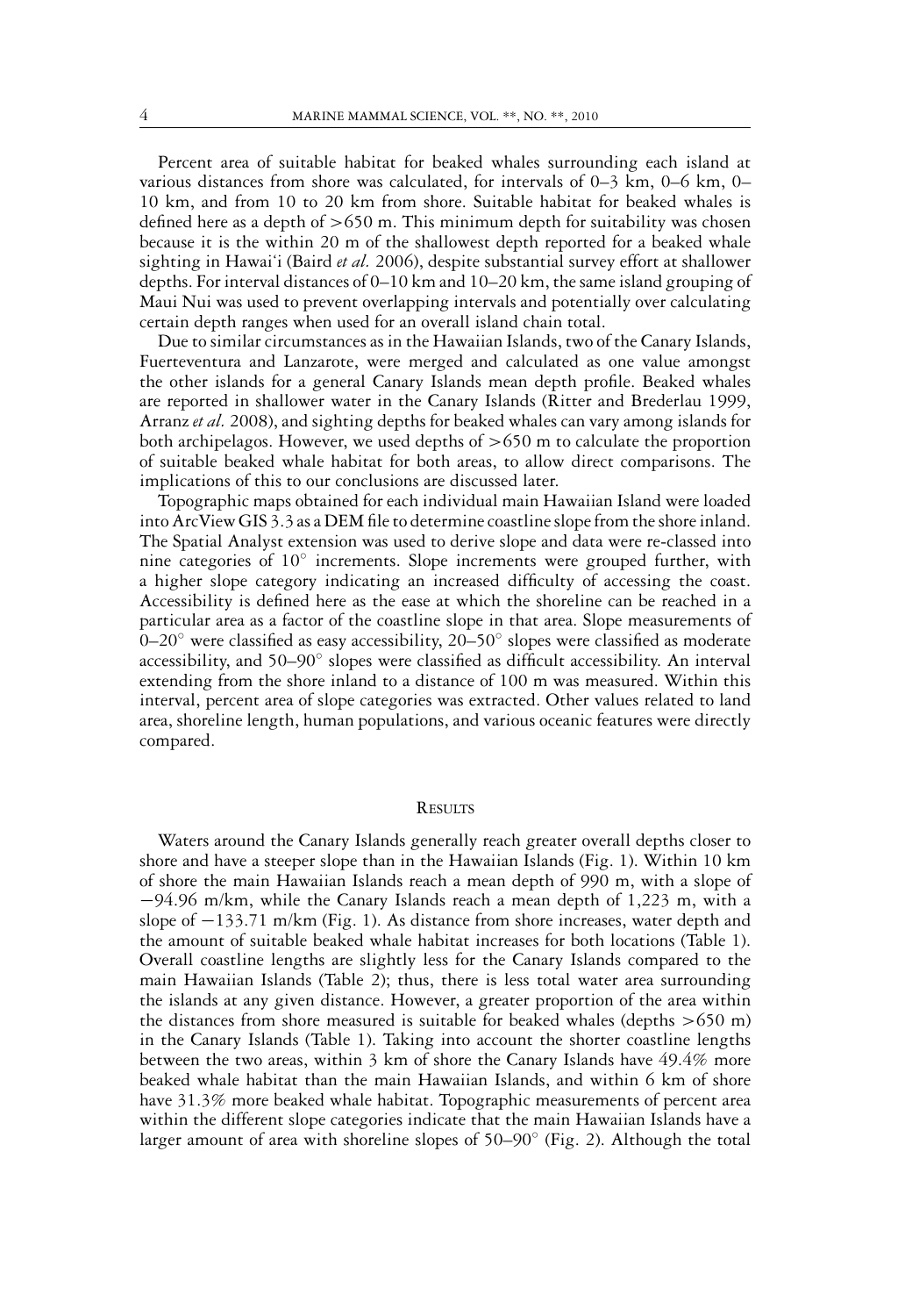

*Figure 1.* Mean depth comparison between the main Hawaiian and Canary Islands at 1 km intervals from shore. Values shown are averages of the islands within each archipelago and bars represent  $\pm 1$  SD. The error bars for the two lines are slightly offset for clarity.

land area in the Canary Islands is only about 45% of the area of the main Hawaiian Islands, human population density in Hawai'i is only about 28% of that of the Canary Islands, and population per km of shoreline in Hawai'i is about 53% of that in the Canary Islands (Table 2). The Canary Islands have higher sea surface salinity, lower sea surface temperature, higher surface seawater density, and slower current speeds (Table 3).

### **DISCUSSION**

The Canary Islands reach a greater depth with a steeper slope closer to shore than the Hawaiian Islands (Fig. 1). Beaked whales are known to prefer these deep water habitats and regions of steep slope, so the occurrence of deeper waters close to shore denotes an increased potential for beaked whales presence closer to shore (MacLeod and Zuur 2005, Baird *et al.* 2006). Both the proportion of area closely surrounding the islands that is thus suitable beaked whale habitat (depths  $>650$  m), and the

*Table 1.* Percent area of suitable beaked whale habitat (defined as depths >650 m) within various distances from shore.

|                                         | Distance from shore |                    |                   |                |  |  |
|-----------------------------------------|---------------------|--------------------|-------------------|----------------|--|--|
|                                         | $0-3$ km            | $0 - 6 \text{ km}$ | $0-10 \;{\rm km}$ | $10 - 20$ km   |  |  |
| Main Hawaiian Islands<br>Canary Islands | $6.3\%$<br>10.6%    | 16.5%<br>24.4%     | 29.2%<br>36.0%    | 79.8%<br>82.1% |  |  |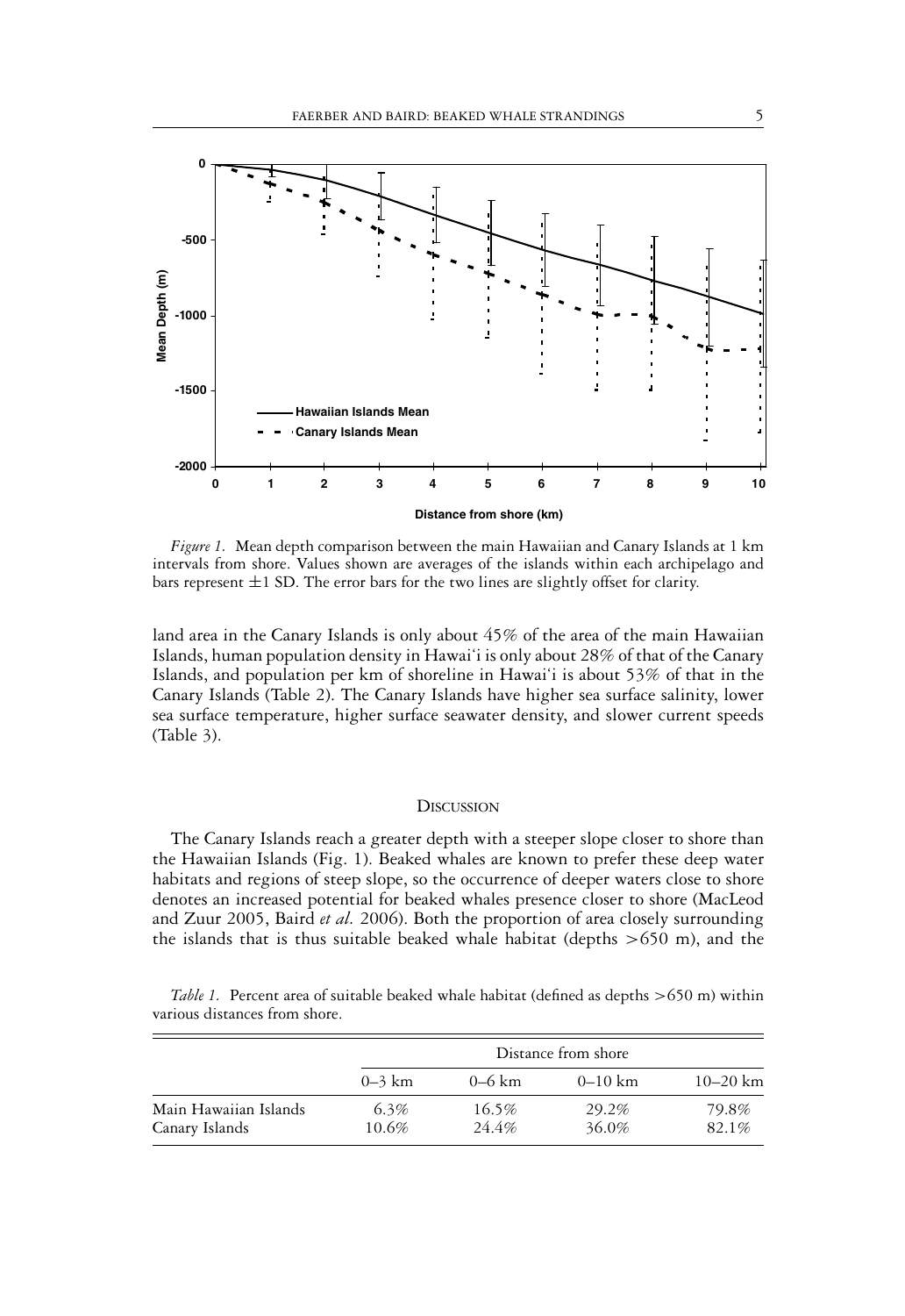|                                                                                          | Length of<br>coastline<br>(km) | Land area<br>per<br>kilometer<br>of coastline<br>$(km^2/km)$ | Human population<br>density<br>(number of<br>individuals/ $km^2$<br>land area) | Human population<br>per kilometer<br>of coastline<br>(number of<br>individuals/km) |
|------------------------------------------------------------------------------------------|--------------------------------|--------------------------------------------------------------|--------------------------------------------------------------------------------|------------------------------------------------------------------------------------|
| Main Hawaiian Islands<br>Canary Islands<br>Ratio of Hawaiian to<br>Canary Islands $(\%)$ | 1,236<br>1,098                 | 13.0<br>6.8<br>191.2%                                        | 72.9<br>264.3<br>27.6%                                                         | 944.3<br>1,792.3<br>52.7%                                                          |

*Table 2.* Comparison of land areas, coastline length, and human population density between the main Hawaiian Islands and the Canary Islands.

absolute amount of area that is suitable habitat, is greater in the Canary Islands than in the Hawaiian Islands (Table 1). Given that beaked whales appear to be found in shallower waters in the Canary Islands than in Hawai'i (Ritter and Brederlau 1999, Arranz *et al.* 2008), our use of >650 m depth for both areas is conservative, as we likely underestimate the proportion of the near-shore areas in the Canary Islands that are suitable for beaked whales.

In general, cetaceans are known to have higher stranding rates when species inhabit waters that are closer to shore; one example in particular reported beaked whales stranding in areas near locations that contain suitable beaked whale habitat closer to shore along the coast of Washington State (Norman *et al.* 2004). There is more suitable beaked whale habitat closer to shore in the Canary Islands; therefore, beaked whales will have a higher chance of reaching inshore waters and stranding in the Canary Islands rather than in the Hawaiian Islands.



*Figure 2.* Comparison of shoreline slope within 100 m of shore between the main Hawaiian Islands and the Canary Islands.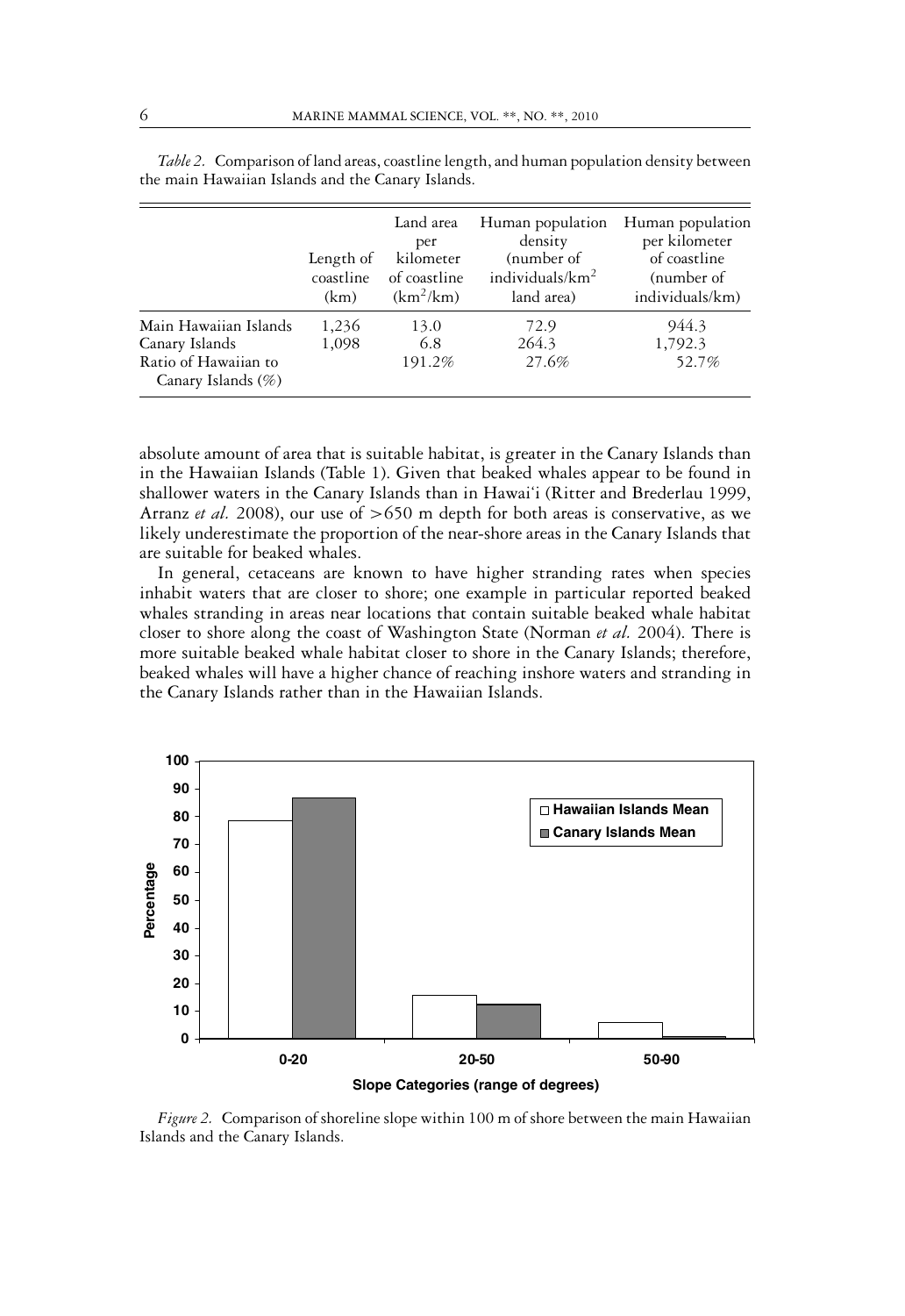|                  | Mean sea              | Mean sea                 | Mean sea                   | Mean                          |
|------------------|-----------------------|--------------------------|----------------------------|-------------------------------|
|                  | surface               | surface                  | surface                    | density of                    |
|                  | salinity <sup>a</sup> | temperature <sup>a</sup> | current speed <sup>b</sup> | surface seawater <sup>c</sup> |
|                  | (pss)                 | (°C)                     | $\text{(cm/s)}$            | $(g/cm^3)$                    |
| Hawaiian Islands | $34.5 - 35$           | $25 - 26$                | 25                         | 1.023                         |
| Canary Islands   | 36.8                  | 21                       | $5 - 20$                   | 1.025                         |

*Table 3.* Comparison of oceanic variables between the Hawaiian and Canary Islands.

a World Ocean Atlas 2005.

<sup>b</sup>Barton et al. 1998, Navarro-Pérez and Barton 2001, Zhou et al. 2000, Ocean Atlas of Hawai'i 2006

Fofonoff and Millard 1983.

Both the Canary and Hawaiian islands are of volcanic origin and contain areas of steep mountain coastlines. Direct access to beaches can be a limiting factor in the detection of whale strandings. Within the first 100 m from shore, the main Hawaiian Islands has six times more coastal access dominated by slopes that fall within 50◦– 90◦ than the Canary Islands (Fig. 2). In addition, the main Hawaiian Islands have a larger percent area of the coastline that falls into moderate slope or moderate coastal accessibility for the first 100 m inland. The probability of stranding detection is in part due to the ability to access all the locations at which an animal could possibly strand. If there is a large amount of area that is inaccessible to the public, the chance of finding stranded beaked whales drops significantly (Norman *et al.* 2004, Maldini *et al.* 2005). Hawai'i has some of the highest sea cliffs in the world. Given the nearshore topography of these two island chains, difficulties arising from coastal access issues in the main Hawaiian Islands could lead to a substantial amount of unreported beaked whale strandings, whereas in the Canary Islands a more easily accessible coast likely results in a greater proportion of strandings being detected.

As well as accessibility of shorelines as indicated by the shoreline steepness, the two smallest of the eight main Hawaiian Islands, Ni'ihau and Kaho'olawe, have restricted access and very low human populations, thus strandings on those islands are even less likely to be detected. The Hawaiian Islands have a large land area when collectively grouped and compared to the Canary Islands, yet there is a higher human population in the Canary Islands. Therefore, the Canaries contain a higher number of people potentially using the coastline (Table 2). As described in previous stranding studies (Norman *et al.* 2004, Maldini *et al.* 2005), the smaller population to land area and shoreline length ratios in the Hawaiian Islands is a reasonable cause for fewer reported beaked whale stranding events. This implies that stranding records alone do not adequately illustrate potential impacts occurring in an area.

Various oceanic variables could have a large effect on the direction of drift and location of strandings, as well as decomposition rates. Oceanic variables such as SSS and SST play a substantial role in decomposition rates and affect the buoyancy of a carcass (Norman *et al.* 2004). Increased SSS could potentially increase the degree of buoyancy for a floating carcass and increase the time available for wind and currents to push it into shore. Lower SSS levels and less dense surface seawater in the Hawaiian Islands (Table 3) may result in a carcass lying more submerged at the surface or sinking more easily. Increased SST within the main Hawaiian Islands suggests a carcass has a higher probability of faster decomposition and decreased buoyancy. Although data on whale decomposition rates and buoyancy in different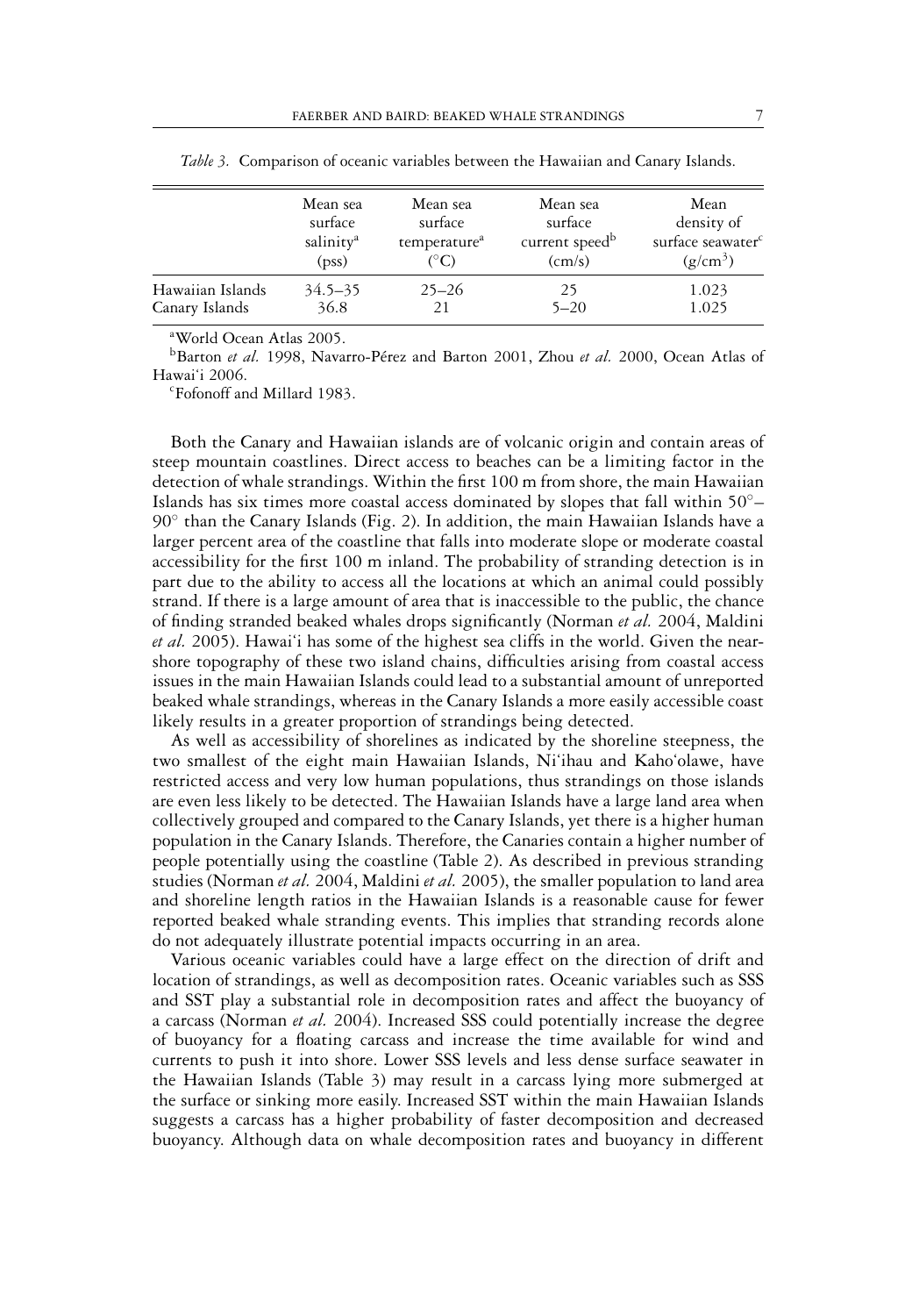water temperatures/densities are not available, these factors could all influence the pattern observed of fewer beaked strandings in the Hawaiian Islands compared to the Canary Islands.

Oceanic surface currents are capable of having a dramatic influence in determining where a carcass will go; a fast current is likely to carry a carcass or weakened beaked whale out to the open ocean faster than it can strand onshore (Norman *et al.* 2004). Surface current speed in Hawai'i is generally faster than found in the Canaries (Table 3), although current speeds vary among the islands in each archipelago and are faster in channels. This increased current speed is therefore another likely factor in the decreased number of beaked whale stranding reports in the Hawaiian Islands as they may be more likely washed out to sea and left unreported in stranding records. Current direction, as well as wind speed and direction, could potentially have an impact; however, very little differences are seen between the two archipelagos. Both locations have current directions generally running toward the southwest with wind direction predominately from north-northeast to east (Zhou *et al.* 2000, Windfinder 2009). Overall annual mean wind speed in the two island chains is very similar, approximately 5.5 m/s (Windfinder 2009). It is therefore likely that surface current speed is a potentially larger factor in the difference of detectable strandings occurring between the two archipelagos. It is important to note that current speed and direction, and also wind speed and direction, are likely to play a much larger role in relation to the location of military exercises around the island chains. In the Canary Islands, most of the naval exercises occurred east of the two islands (Fuerteventura and Lanzarote) most associated with the related beaked whale stranding events (Martín *et al.* 2004). Therefore, both wind and currents worked in favor of pushing dead or moribund beaked whales toward the islands. If military exercises were carried out west of the island chains, strandings for both locations may be less likely to be detected as carcasses will be carried out to the open ocean directly. Information on the location of exercises in the Hawaiian Islands is not available.

Expansive shallow reefs, or any shallow water break, could influence the likelihood of a beaked whale from stranding or being detected by preventing it from reaching near shore waters. It is possible that the extensive coral reefs systems around many of the main Hawaiian Islands influence the occurrence or detection of strandings. Although quantitative information on the amount of coral reef reaching close to the surface is not available for all of the main Hawaiian Islands, on the south shore of Moloka'i, for example, a shallow reef with a significant portion reaching <5 m from the ocean surface extends nearly 1 km perpendicular from shore and stretches virtually across the entire south shore of the island (Logan *et al.* 2005). Due to water temperatures surrounding the Canary Islands, it is possible for some corals to form; however, reefs do not (Brito and Ocaña 2004). No fringing coral reefs and fewer shallow water breaks suggests a higher probability that a moribund beaked whale will reach near shore waters in the Canary Islands.

Scavengers in the sea are an integral part of the ocean ecosystem. Scavenging on cetacean carcasses is an important food source for some sharks (Heithaus 2001). Consumption rates by various scavengers (not just sharks) have been measured at a removal of up to 40–60 kg/d of soft whale tissue (Smith and Baco 2003). Evidence of shark scavenging on cetaceans in Hawai'i was recently reported off the west coast of the Island of Hawai'i (National Oceanic and Atmospheric Administration 2006). A humpback whale (*Megaptera novaeangliae*) was reported as ailing and within hours up to 25 tiger sharks (*Galeocerdo cuvier*) were reported attacking the weakened animal. The whale eventually died and it was hauled offshore and tethered to a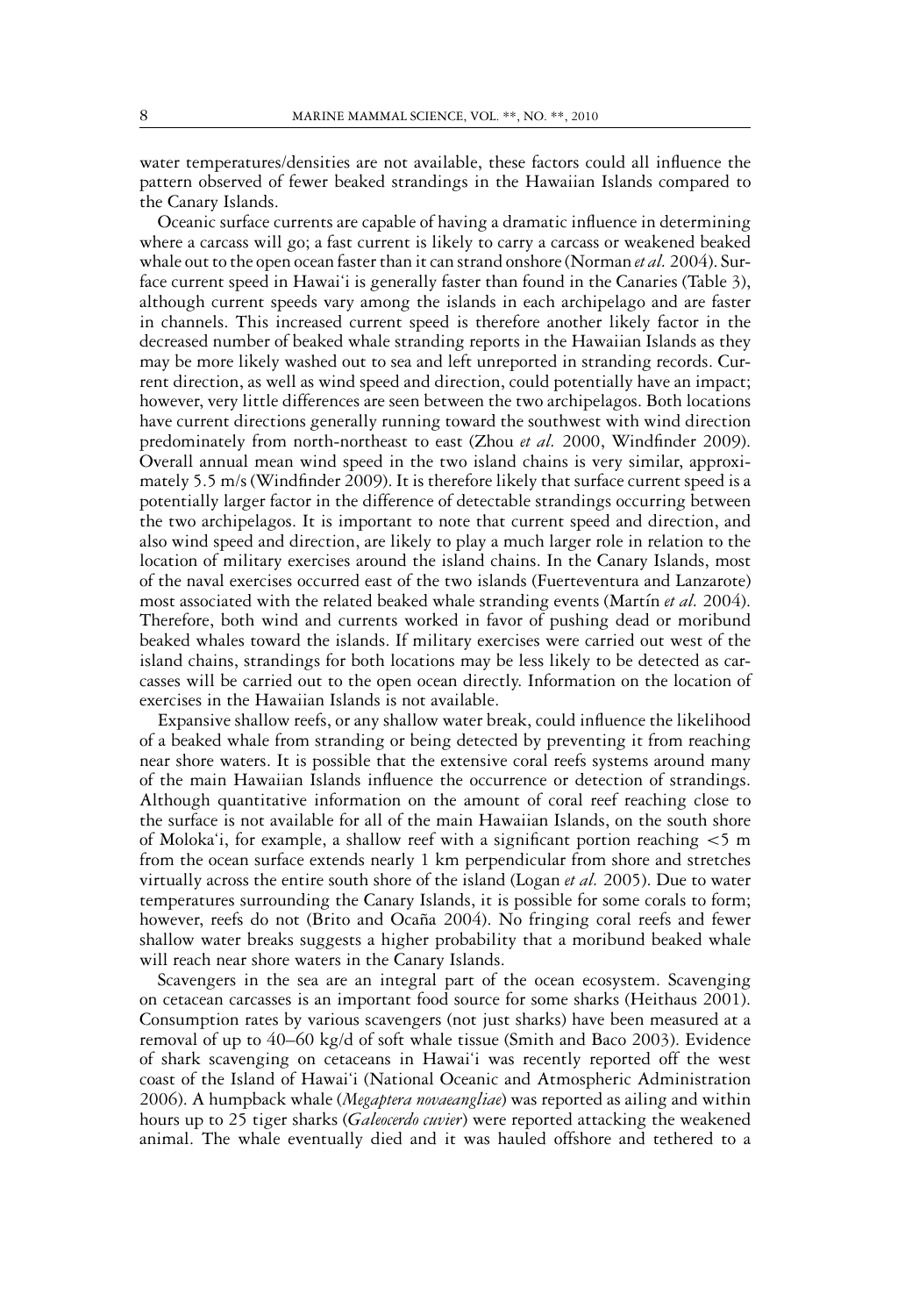fishing buoy; nothing remained of the carcass the following day (National Oceanic and Atmospheric Administration 2006). This event is an example of the scavenging strength, pressure, and immediacy by sharks in the Hawaiian Islands. While there is no information on relative population density of tiger sharks in the two areas, if shark numbers around the Hawaiian Islands are greater than that of the Canary Islands, it is possible beaked whales that die or are disorientated by military sonar exercises have a decreased probability of reaching nearshore waters due to consumption. Limitations due to shark behavior make it difficult to assess populations and determine scavenging pressures in both locations but this could be a factor in the apparent lack of beaked whale mass strandings in the Hawaiian Islands.

Marine mammals inhabiting areas closer to shore are more likely to strand and naval exercises that occur closer to shore have a higher potential to impact nearshore populations of beaked whales. In the Canary Islands, a documented naval exercise occurring over 185 km off the coast of the archipelago still resulted in the stranding of beaked whales (Aguilar de Soto and Martín 2007); it is evident that the distance at which these types of naval exercises occur and their potential impacts are largely unknown. While most naval exercise locations remain classified, it is important to note that even exercises in open-sea environments but relatively near locations of beaked whale populations could potentially cause an impact. It will be inherently more difficult to ascertain the level of impact for open sea exercises, as the likelihood of an animal making it to shore to strand will be even lower.

Oceanic variables discussed are dynamic and complex processes that are considered here fairly simplistically. It is important to note that all of the variables, including bathymetry and topography, are discussed in general at the level of the archipelago for both the Canary and main Hawaiian Islands. While they vary on a small scale within each island chain, an analysis on an island-by-island basis would reveal factors that influence stranding probabilities within each archipelago, such as general wind patterns and speed, which vary on small scales based on topography. All of these factors could play a substantial role in fine scale analyses; however, they are unlikely to affect our general conclusions that bathymetry, topography, human population density, and ocean variables such as currents and sea surface temperature all vary consistently between the two broad archipelagos, such that dead or moribund beaked whales are more likely to strand and be detected in the Canary Islands than in Hawai'i.

There is significant potential for underestimating the impact naval sonar use may be having on beaked whales, in the main Hawaiian Islands and elsewhere. The variables analyzed in this study suggest beaked whales are less likely to either strand or be detected in the Hawaiian Islands. Therefore, mortalities and/or strandings may be occurring more frequently than is evident by the limited stranding record, and it is inappropriate to conclude there has been no impact on beaked whales from anthropogenic activity in the Hawaiian Islands.

## **ACKNOWLEDGMENTS**

We thank Paul Nachtigall for discussions stimulating these analyses, Natacha Aguilar Soto, Antonio Fernandez, Vidal Martín and Antonella Servidio for information on beaked whales in the Canary Islands, Des Barton for information on current speeds in the Canary Islands, Bob Brownell for information related to strandings, Andrew Packwood for assistance with GIS, John Goold for advice, and Brandon Southall and two anonymous reviewers for constructive comments on the manuscript.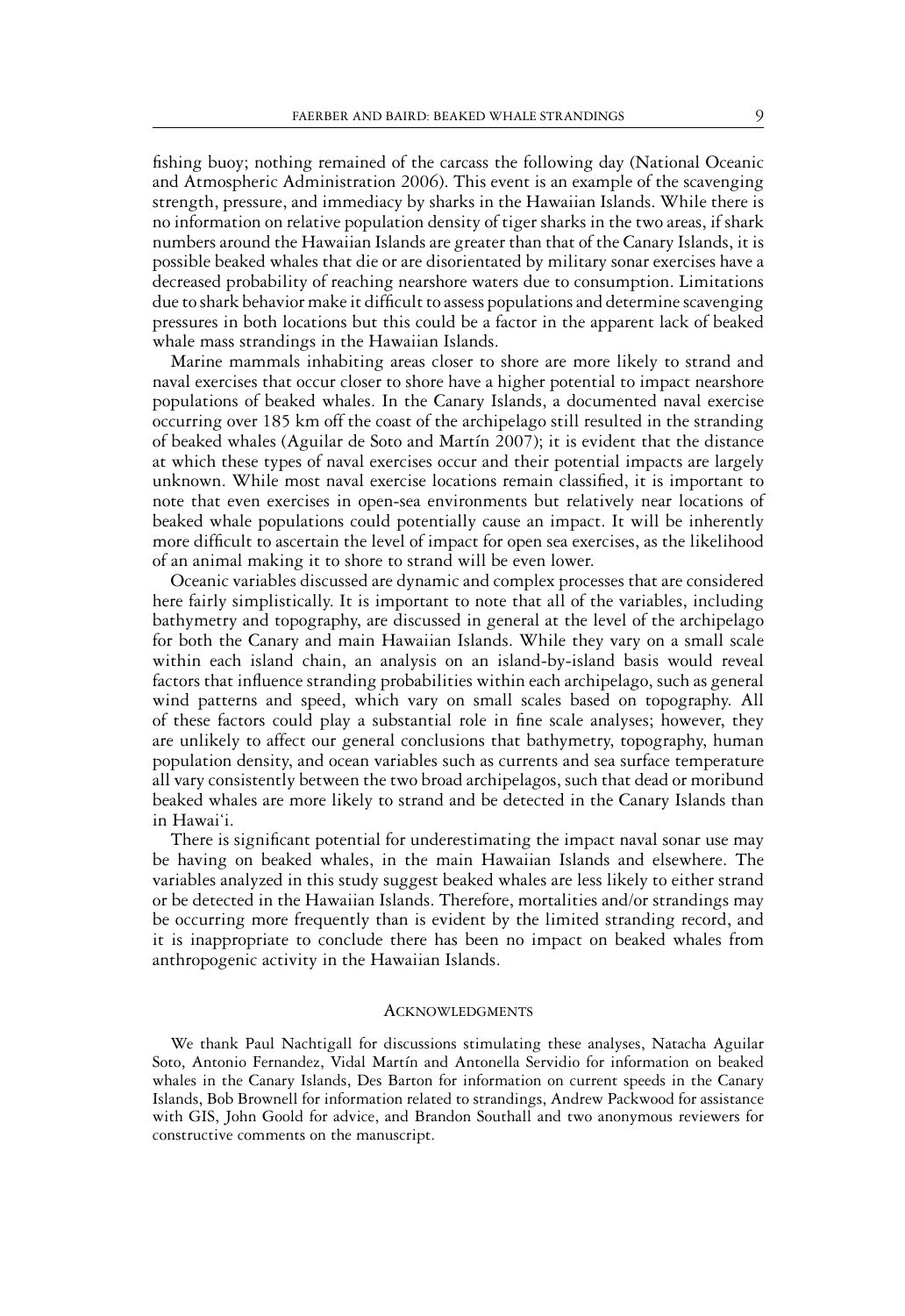#### LITERATURE CITED

- Aguilar de Soto, N. 2006. Acoustic and diving behaviour of the short-finned pilot whales (*Globicephala macrorhynchus*) and Blainville's beaked whale (*Mesoplodon densirostris*) in the Canary Islands. Implications on the effects of man-made noise and boat collisions. Ph.D. thesis, Universidad de La Laguna, La Laguna, Spain. 252 pp.
- Aguilar de Soto, N., and V. Mart´ın. 2007. Canary Islands naval moratoria. Pages 27–29 *in* T. Agardy, N. Aguilar, A. Cañadas, M. Engel, A. Frantzis, L. Hatch, E. Hoyt, K. Kaschner, E. LaBrecque, V. Martín, G. Notarbartolo di Sciara, G. Pavan, A. Servidio, B. Smith, J. Wang, L. Weilgart, B. Wintle and A. Wright, eds. A global scientific workshop on spatio-temporal management of noise. Report of the Scientific Workshop. 44 pp. Available at http://www.sound-in-the-sea.org/download/str2007\_en.pdf (accessed June 2009).
- Anonymous. 2006. 2006 Supplement to the 2002 Rim of the Pacific (RIMPAC) programmatic environmental assessment. Available at http://www.nmfs.noaa.gov/pr/ pdfs/permits/rimpac\_ea.pdf (accessed August 2006).
- Arranz, P., N. Aguilar Soto, C. Aparicio, I. Dominiquez, F. Diaz and M. Johnson. 2008. Coastal habitat use by Cuvier's and Blainville's beaked whales off El Hierro, Canary Islands. Proceedings of the 22nd Annual Conference of the European Cetacean Society, Egmond aan Zee, The Netherlands. 5 pp.
- Baird, R. W., D. L. Webster, D. J. McSweeney, A. D. Ligon, G. S. Schorr and J. Barlow. 2006. Diving behaviour of Cuvier's (*Ziphius cavirostris*) and Blainville's beaked whales (*Mesoplodon densirostris*) in Hawai'i. Canadian Journal of Zoology 84:1120– 1128.
- Baird, R. W., D. L. Webster, G. S. Schorr, D. J. McSweeney and J. Barlow. 2008. Diel variation in beaked whale diving behavior. Marine Mammal Science 24:630–642.
- Balcomb, K. C. III, and D. E. Claridge. 2001. A mass stranding of cetaceans caused by naval sonar in the Bahamas. Bahamas Journal of Science 5:1–12.
- Barton, E. D., J. Arístegui, P. Tett, M. Cantón, J. García Braun, S. Hernández-León, L. Nykjaer, C. Almeida, J. Almunia, S. Ballesteros, G. Basterretxea, J. Escánez, L. García-Weill, A. Hernández-Guerra, F. López-Laatzen, R. Molina, M. F. Montero, E. Navarro-Pérez, J. M. Rodríguez, K. van Lenning, H. Vélez and K. Wild. 1998. The transition zone of the Canary Current upwelling region. Progress in Oceanography 41:455–504.
- Barton, E. D., P. Flament, H. Dodds and E. G. Mitchelson-Jacob. 2001. Mesoscale structure viewed by SAR and AVHRR near the Canary Islands. Scientia Marina 65(supplement 1):167–175.
- Brito, A., and O. Ocaña. 2004. Corales de Las Islas Canarias. 1st edition. F. Lemus, La Laguna, Spain.
- Cox, T. M., T. J. Ragen, A. J. Read, E. Vos, R. W. Baird, K. Balcomb, J. Barlow, J. Caldwell, T. Cranford, L. Crum, A. D'Amico, G. D'Spain, A. Fernández, J. Finneran, R. Gentry, W. Gerth, F. Gulland, J. Hildebrand, D. Houser, T. Hullar, P. D. Jepson, D. Ketten, C. D. MacLeod, P. Miller, S. Moore, D. C. Mountain, D. Palka, P. Ponganis, S. Rommel, T. Rowles, B. Taylor, P. Tyack, D. Wartzok, R. Gisiner, J. Mead and L. Benner. 2006. Understanding the impacts of anthropogenic sound on beaked whales. Journal of Cetacean Research and Management 7:177–187.
- Divins, D. L., and D. Metzger. 2006. NGDC coastal relief model. Volume 10. Available at http://www.ngdc.noaa.gov/mgg/coastal/coastal.html (accessed August 2006).
- D'Spain, G. L., A. D. D'Amico and D. M. Fromm. 2006. Properties of the underwater sound fields during some well documented beaked whale mass stranding events. Journal of Cetacean Research and Management 7:223–238.
- Evans, D. L., and G. R. England. 2001. Joint interim report Bahamas marine mammal stranding event of 15–16 March 2000. US Department of Commerce and US Navy, Washington, D.C. Available at http://www.nmfs.noaa.gov/pr/pdfs/health/ stranding\_bahamas2000.pdf (accessed November 2006).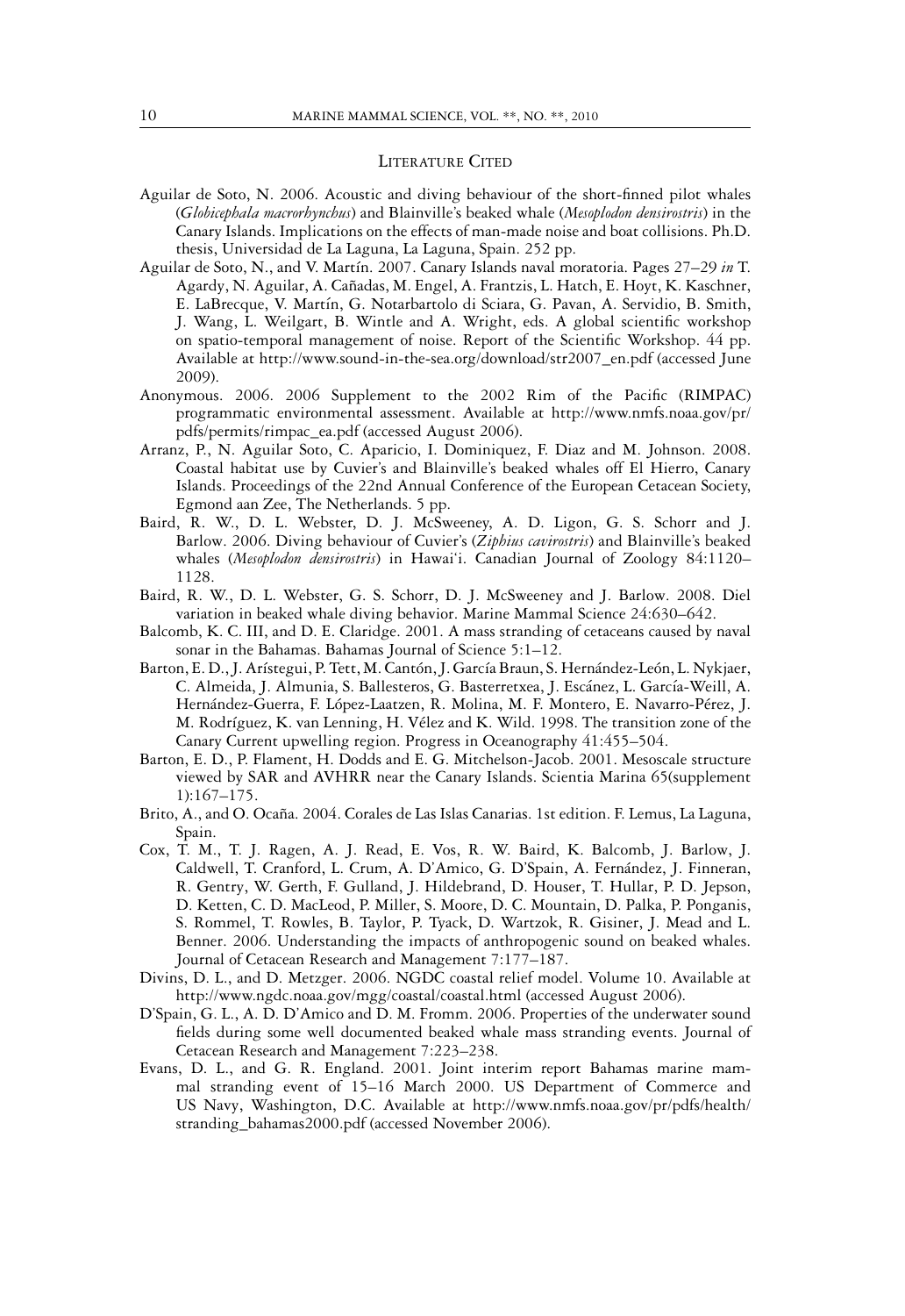- Fernandez, A., J. F. Edwards, F. Rodriguez, A. Espinosa de los Monteros, P. Herraez, P. Castro, ´ J. R. Jaber, V. Mart´ın and M. Arbelo. 2005. "Gas and fat embolic syndrome" involving a mass stranding of beaked whales (family Ziphiidae) exposed to anthropogenic sonar signals. Veterinary Pathology 42:446–457.
- Fofonoff, N. P., and R. C. Millard. 1983. Algorithms for the computation of fundamental properties of seawater. UNESCO technical papers in marine science 44:1–53. Available at http://unesdoc.unesco.org/images/0005/000598/059832EB.pdf (accessed March 2009).
- Frantzis, A. 1998. Does acoustic testing strand whales? Nature 392:29.
- Frantzis, A. 2004. The first mass stranding that was associated with the use of active sonar (Kyparissiakos Gulf, Greece, 1996). ECS Newsletter 42(Special Edition):14– 20.
- Freitas, L. 2004. The stranding of three Cuvier's beaked whales *Ziphius cavirostris* in Madeira archipelago—May 2000. ECS Newsletter 42(Special Edition):28–32.
- GEBCO. 2003. General bathymetric chart of the oceans. CD-ROM. Available at http:// www.gebco.net.
- Hawaii. 2005. The State of Hawaii data book 2005. Available at http://www.hawaii.gov (accessed November 2006).
- Heithaus, M. R. 2001. Predator-prey and competitive interactions between sharks (order Selachii) and dolphins (suborder Odontoceti): A review. Journal of Zoology, London 253:53–68.
- Hildebrand, J. A. 2005. Impacts of anthropogenic sound. Pages 101–124 *in* J. E. Reynolds III, W. F. Perrin, R. R. Reeves, S. Montgomery and T. Ragen, eds. Marine mammal research: Conservation beyond crisis. The Johns Hopkins University Press, Baltimore, MD.
- Hooker, S. K., R. W. Baird and A. Fahlman. 2009. Could beaked whales get the bends? Effect of diving behaviour and physiology on modeled gas exchange for three species: *Ziphius cavirostris, Mesoplodon densirostris*, and *Hyperoodon ampullatus*. Respiratory Physiology & Neurobiology 167:235–246.
- Instituto Nacional de Estadística. 2006. Instituto Nacional de Estadística public website. http://www.ine.es (accessed September 2006).
- International Whaling Commission. 2006. Report of the Scientific Committee. Journal of Cetacean Research and Management (Supplement) 8:56.
- Jepson, P. D., M. Arbelo, R. Deaville, I. A. P. Patterson, P. Castro, J. R. Baker, E. Degollada, H. M. Ross, P. Herráez, A. M. Pocknell, F. Rodríguez, F. E. Howie, A. Espinosa, R. J. Reid, J. R. Jaber, V. Martín, A. A. Cunningham and A. Fernández. 2003. Gas-bubble lesions in stranded cetaceans. Nature 425:575.
- Johnson, M. P., P. T. Madsen, W. M. X. Zimmer, N. Aguilar de Soto and P. L. Tyack. 2004. Beaked whales echolocate on prey. Proceedings of the Royal Society B Biological Sciences 271:S383–S386.
- Logan, J. B., M. E. Field and P. S. Chavez. 2005. Bathymetry and selected views of the fringing coral reef, south Moloka'i, Hawaii. USGS. Available at http://pubs.usgs.gov/ sim/2005/2886/ (accessed November 2009).
- MacLeod, C. D., and A. F. Zuur. 2005. Habitat utilization of Blainville's beaked whales off Great Abaco, northern Bahamas, in relation to seabed topography. Marine Biology 147:1–11.
- Madsen, P. T., M. Johnson, N. Aguilar de Soto, W. M. X. Zimmer and P. L. Tyack. 2005. Biosonar performance of foraging beaked whales (*Mesoplodon densirostris*). Journal of Experimental Biology 208:181–194.
- Maldini, D., L. Mazzuca and S. Atkinson. 2005. Odontocete stranding patterns in the main Hawaiian Islands (1937–2002): How do they compare with live animal surveys? Pacific Science 59:55–67.
- MapMart. 2006. Online digital mapping service. http://www.mapmart.com (accessed November 2006).